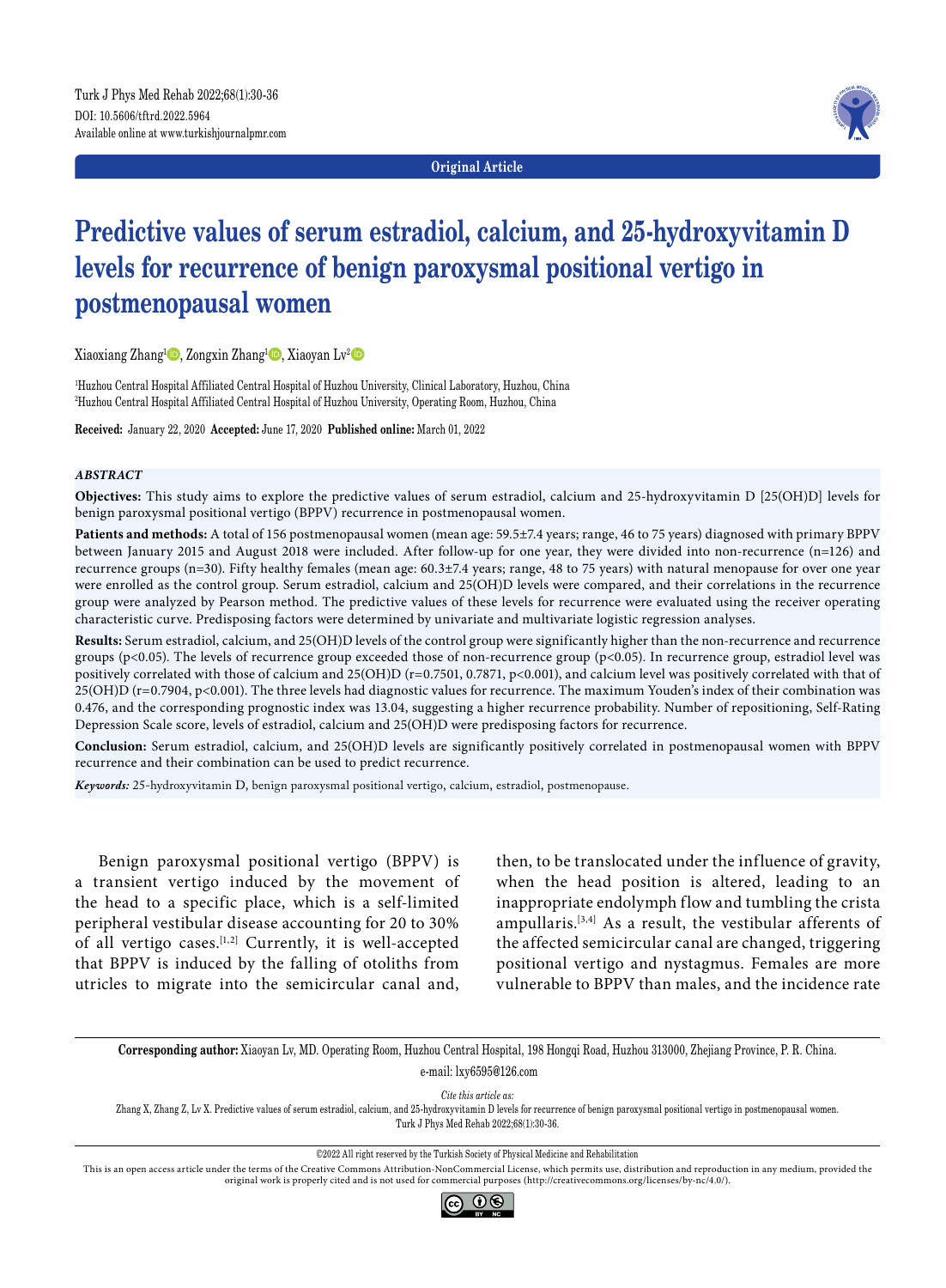of BPPV is rising constantly with aging. Particularly, postmenopausal women have high incidence and recurrence rates of BPPV.[5]

Osteoporosis often occurs in postmenopausal women due to changes in their estrogen level. Otoliths form through the crystallization of calcium carbonate and, therefore, their synthesis and function are affected by calcium metabolic disorder.<sup>[6]</sup> In the present study, we aimed to the predictive values of serum estradiol, calcium and 25-hydroxyvitamin D [25(OH)D] levels for BPPV recurrence in postmenopausal women and to identify related risk factors for the purpose of providing clinical evidence for the prevention of BPPV recurrence.

# **PATIENTS AND METHODS**

This study was conducted at Huzhou Central Hospital, Affiliated Central Hospital of Huzhou University, Department of Operating Room between January 2015 and August 2018. A total of 156 postmenopausal women (mean age: 59.5±7.4 years; range, 46 to 75 years) diagnosed with primary BPPV in our hospital were selected as the study population. The diagnosis of BPPV was made according to the Practice Guidelines for the Diagnosis and Management of BPPV (2017).[7] Inclusion criteria were as follows: *(i)* recurrent transient vertigo or dizziness (usually shorter than 1 min) seen after the head position is changed relative to the gravity direction; *(ii)* vertigo, as well as characteristic and positional nystagmus occur in positional test; *(iii)* having no other diseases, such as vestibular migraine, vestibular paroxysmia, central positional vertigo, Meniere's disease, vestibular neuritis, labyrinthitis, superior canal dehiscence syndrome, posteriorcirculation ischemia, postural hypotension and

psychogenic vertigo. Besides, 50 healthy females (mean age:  $60.3 \pm 7.4$  years; range, 48 to 75 years) who underwent physical examination in our hospital in the same time period and had natural menopause for over than one year were enrolled as the control group. These females had a similar age distribution to that of the enrolled BPPV patients, suffered from no other types of vertigo or balance-related diseases within the past one year, and not receiving calcitonin, calcium tablets, or hormonal drugs. After follow-up every three months during one year, the postmenopausal women with primary BPPV were assigned into either the non-recurrence group  $(n=126)$  or the recurrence group  $(n=30)$ . A written informed consent was obtained from each patient. The study protocol was approved by the Huzhou Central Hospital, Affiliated Central Hospital of Huzhou University Ethics Committee (date: January 21<sup>st</sup>, 2015; approval no. 20150604534126). The study was conducted in accordance with the principles of the Declaration of Helsinki.

The Self-Rating Depression Scale (SDS) contains 20 items and its design is originally based on the diagnostic criteria for depression. The participants rated each item with regard to how they felt during the past several days using a four-point Likert scale. The raw sum score of the SDS ranges from 20 to 80; however, the results are usually presented as the SDS index obtained by expressing the raw score which is converted to a 100-point scale:  $\leq 53$  points, psychologically healthy and without depression; >53 points, depression. A higher score indicates a greater severity of depression.

# **Measurement of serum estradiol, calcium, and 25(OH)D levels**

All participants were tested on the next day after the first diagnosis after an 8-h fasting period and a

| <b>TABLE 1</b><br>Serum estradiol, calcium, and 25(OH)D levels                                                                                                                                     |                               |                              |                              |  |  |  |  |
|----------------------------------------------------------------------------------------------------------------------------------------------------------------------------------------------------|-------------------------------|------------------------------|------------------------------|--|--|--|--|
|                                                                                                                                                                                                    | $25(OH)D$ (ng/mL)             |                              |                              |  |  |  |  |
| Group                                                                                                                                                                                              | $Mean \pm SD$                 | $Mean \pm SD$                | $Mean \pm SD$                |  |  |  |  |
| Control $(n=50)$                                                                                                                                                                                   | $28.6 \pm 3.3$                | $2.4 \pm 0.1$                | $24.0 \pm 2.2$               |  |  |  |  |
| BPPV non-recurrence group $(n=126)$                                                                                                                                                                | $16.7 \pm 1.4*$               | $2.3 \pm 0.1*$               | $19.3 \pm 2.3*$              |  |  |  |  |
| BPPV recurrence group $(n=30)$                                                                                                                                                                     | $14.3 \pm 1.5$ <sup>*</sup> # | $2.1 \pm 0.1$ <sup>*</sup> # | $16.7 \pm 2.1$ <sup>*#</sup> |  |  |  |  |
| $\overline{F}$                                                                                                                                                                                     | 29.281                        | 10.287                       | 24.316                       |  |  |  |  |
| $\mathcal{P}$                                                                                                                                                                                      | < 0.001                       | < 0.001                      | < 0.001                      |  |  |  |  |
| 25(OH)D: 25-hydroxyvitamin D; SD: Standard deviation; BPPV: Benign paroxysmal positional vertigo; * Compared to control group,<br>$p<0.05$ ; # Compared with BPPV non-recurrence group, $p<0.05$ . |                               |                              |                              |  |  |  |  |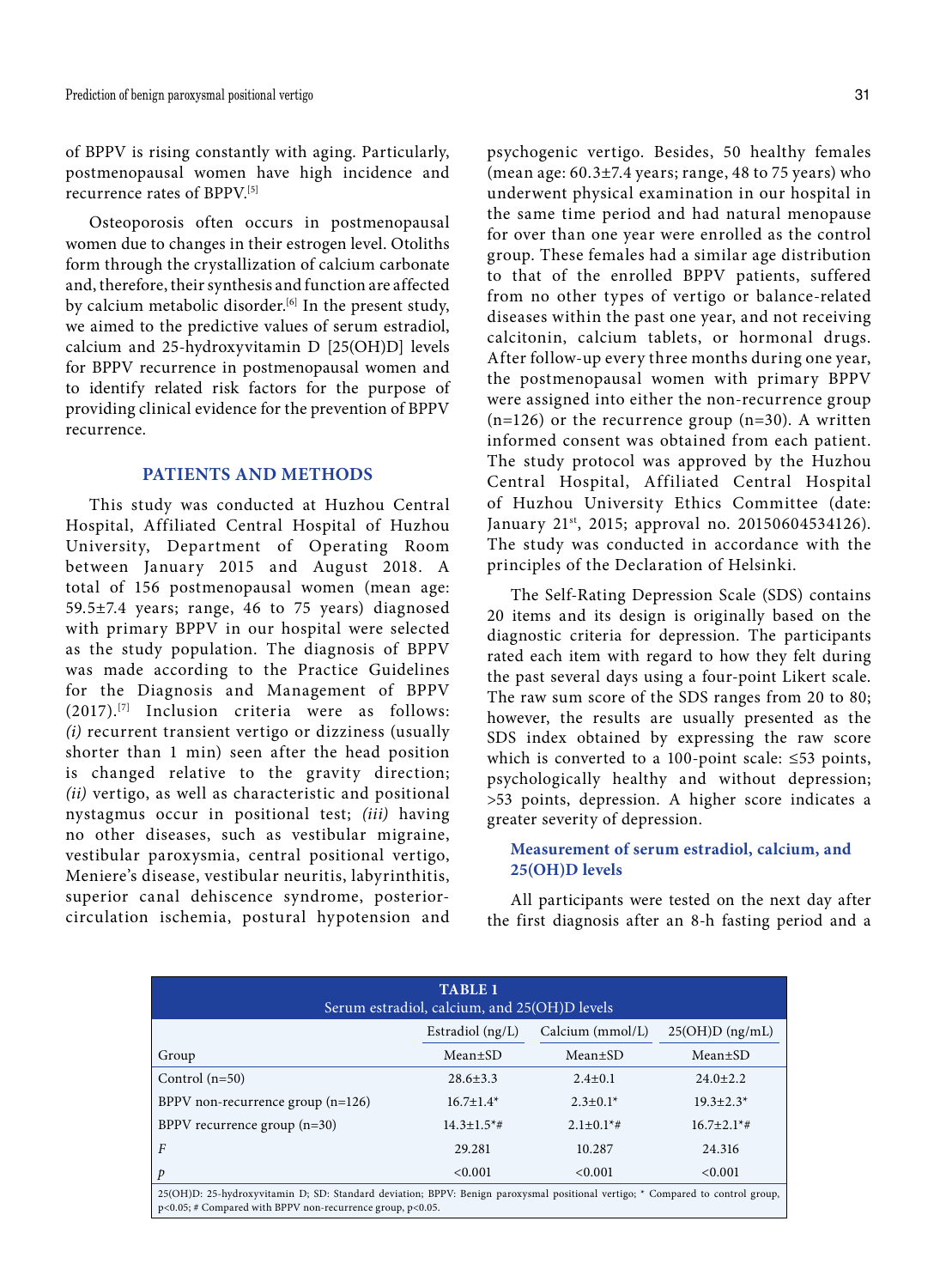20 to 30-min rest in quiet conditions. The cubital venous blood was collected at 8:00 to 9:00 AM, placed in tubes without anticoagulants, left still and centrifuged at 3,000 rpm for 15 min. Afterwards, the supernatant was collected. The serum levels of estradiol and 25(OH)D were measured using the



**Figure 1.** Correlation between serum estradiol, calcium and 25(OH)D levels in BPPV recurrence group.

25(OH)D: 25-hydroxyvitamin D; BPPV: Benign paroxysmal positional vertigo.

chemiluminescent microparticle immunoassay analyzer (Beckman Coulter, USA), and that of calcium was detected with a semi-automatic analyzer. The endpoint of follow-up was one year; however, the follow-up was terminated at any time point, if a patient developed recurrence (e.g., after three months) and treatment was given immediately.

## **Statistical analysis**

Statistical analysis was performed using the SPSS version 16.0 software (SPSS Inc., Chicago. IL, USA). Descriptive data were expressed in mean ± standard deviation, median (min-max) or number and frequency, where applicable. The independent t-test was used for comparisons between two groups, and one-way analysis of variance (ANOVA) was employed for multiple comparisons. The rank sum test was performed for comparisons of the groups. The correlations among serum estradiol, calcium, and 25(OH)D levels were analyzed using the Pearson method. The definitions of *r* value are given as follows:  $r \ge 0.8$ : high correlation;  $0.5 \le r \le 0.8$ : moderate correlation;  $0.3 \le r < 0.5$ : low correlation; and  $r < 0.3$ : negligible correlation.[8] The receiver operating characteristic (ROC) curve was plotted to evaluate the predictive values of these levels for BPPV recurrence in postmenopausal women. The predisposing factors for BPPV recurrence in postmenopausal women including



**Figure 2.** ROC curve for predictive values of serum estradiol, calcium and 25(OH)D levels for BPPV recurrence.

25(OH)D: 25-hydroxyvitamin D; ROC: Receiver operating characteristics;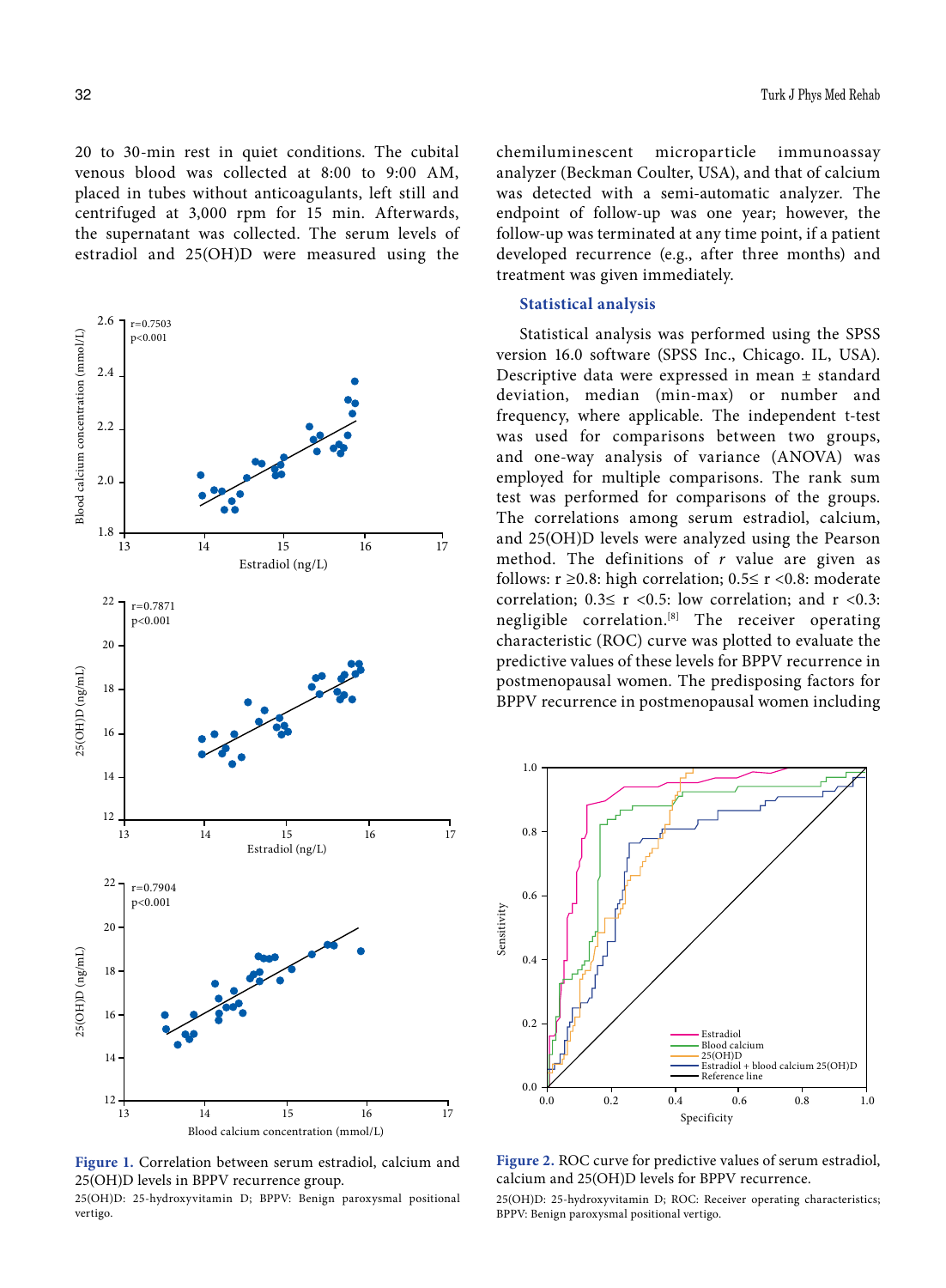underlying diseases, injured side, affected semicircular canal, number of repositioning, SDS scores, duration of vertigo upon diagnosis, and serum estradiol, calcium, and 25(OH)D levels were analyzed in the univariate and multivariate logistic regression analyses. A *p* value of <0.05 was considered statistically significant.

# **RESULTS**

In the non-recurrence group, there were 92 cases of posterior and 34 cases of horizontal semicircular canal BPPV with a mean age of 58.9±7.2 (range, 46 to 73) years. Among the recurrence group, 22 were diagnosed with posterior semicircular canal BPPV and eight with horizontal semicircular canal BPPV with a mean age of 60.2±7.3 (range, 47 to 75) years. The three groups had similar menopause duration, age distribution, and underlying diseases such as hypertension and diabetes mellitus (p>0.05).

The serum levels of estradiol, calcium, and 25(OH)D in the control group were significantly higher than those of BPPV non-recurrence group and recurrence group ( $p<0.05$ ). The levels of the recurrence group were significantly higher than the non-recurrence group (p<0.05) (Table 1).

In the BPPV recurrence group, the serum estradiol level was positively correlated with those of calcium and 25(OH)D (r=0.7503, 0.7871, p<0.001), and the serum calcium level was also positively correlated with that of 25(OH)D (r=0.7904, p<0.001) (Figure 1). Therefore, the patients with lower serum estradiol, calcium, and 25(OH)D levels were more prone to BPPV.

The ROC curve revealed that the three levels had diagnostic values for BPPV recurrence in postmenopausal women. The serum estradiol level was 13.83 mmol/L with the predictive sensitivity and specificity of 86.3% and 83.2%, respectively. The serum calcium level was 2.02 ng/L with the predictive sensitivity and specificity of 87.5% and 85.6%, respectively. The serum 25(OH)D level was 15.21 ng/mL with the predictive sensitivity and specificity of 87.5% and 71.4%, respectively. The Hosmer-Lemeshow test showed that the predicted probability was close to the true one (chi-square  $[\chi^2]$ =0.348, p=0.555). The above three indices were included in logistic regression analysis to fit the predictive model of BPPV recurrence in postmenopausal women. The Prognostic index (PI) =  $0.967X1 + 0.899X2 + 0.738X3$ , where X1, X2 and X3 were the levels of estradiol, calcium and 25(OH)D, respectively. A smaller PI indicated a higher risk of BPPV recurrence in postmenopausal women. The maximum Youden's index of their combination was 0.476, and the corresponding PI was 13.04. A PI of ≤13.04 suggested a higher probability of BPPV recurrence (Figure 2 and Table 2). Multivariate

| TABLE 2<br>Predictive values of serum estradiol, calcium, and 25(OH)D levels for BPPV recurrence assessed by ROC curve |            |                    |                         |                 |                    |  |  |  |  |
|------------------------------------------------------------------------------------------------------------------------|------------|--------------------|-------------------------|-----------------|--------------------|--|--|--|--|
| Index                                                                                                                  | <b>AUC</b> | 95% CI             | Predictive cutoff value | Sensitivity (%) | Specificity $(\%)$ |  |  |  |  |
| Calcium (mmol/L)                                                                                                       | 0.872      | $0.815 - 0.930$    | 13.83                   | 86.3            | 83.2               |  |  |  |  |
| Estradiol $(ng/L)$                                                                                                     | 0.854      | $0.799 - 0.909$    | 2.02                    | 87.5            | 85.6               |  |  |  |  |
| $25(OH)D$ (ng/mL)                                                                                                      | 0.725      | $0.648 \sim 0.803$ | 15.21                   | 75.9            | 71.4               |  |  |  |  |
| Estradiol + calcium + $25(OH)D$                                                                                        | 0.899      | $0.853 - 0.945$    | 13.04                   | 93.8            | 92.3               |  |  |  |  |

25(OH)D: 25-hydroxyvitamin D; BPPV: Benign paroxysmal positional vertigo; ROC: Receiver operating characteristics; AUC: Area under the curve; CI: Confidence interval.

| <b>TABLE 3</b><br>Multivariate regression analysis results for the effects of serum estradiol, calcium, and<br>25-(OH)D levels on BPPV recurrence |       |       |         |           |             |  |  |
|---------------------------------------------------------------------------------------------------------------------------------------------------|-------|-------|---------|-----------|-------------|--|--|
|                                                                                                                                                   | B     | SЕ    | p       | <b>OR</b> | 95% CI      |  |  |
| Estradiol                                                                                                                                         | 0.967 | 0.238 | 0.023   | 1.287     | 1.029-1.723 |  |  |
| Calcium                                                                                                                                           | 0.899 | 0.323 | 0.011   | 1.827     | 1.098-3.241 |  |  |
| 25(OH)D                                                                                                                                           | 0.738 | 0.281 | < 0.001 | 2.376     | 1.325-2.984 |  |  |
| 25(OH)D: 25-hydroxyvitamin D; BPPV: Benign paroxysmal positional vertigo; SE: Standard error; OR: Odds ratio;<br>CI: Confidence interval.         |       |       |         |           |             |  |  |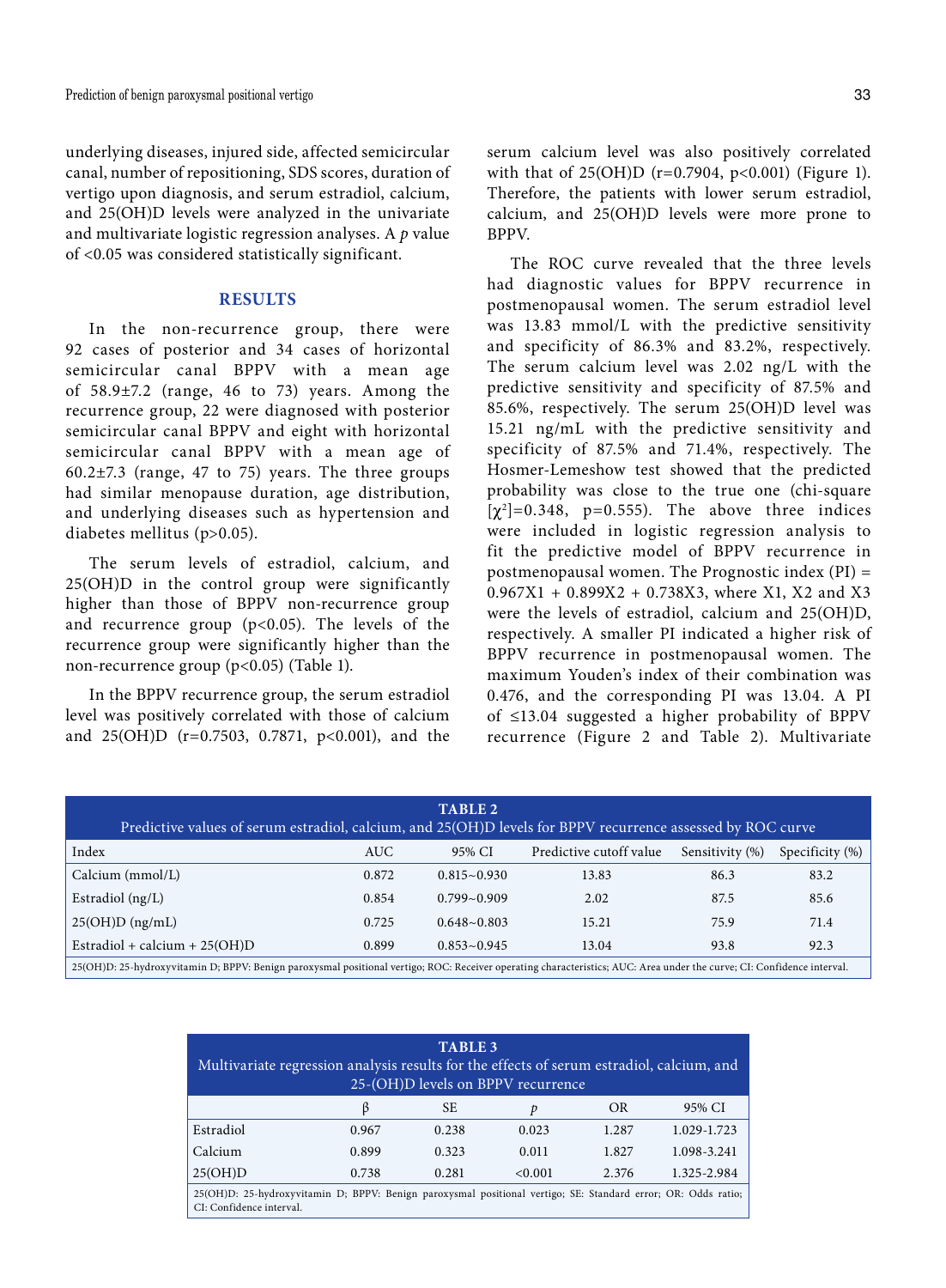| <b>TABLE 4</b><br>Univariate analysis of predisposing factors for BPPV recurrence                                                |                                     |       |        |           |                                |       |                |               |             |                  |
|----------------------------------------------------------------------------------------------------------------------------------|-------------------------------------|-------|--------|-----------|--------------------------------|-------|----------------|---------------|-------------|------------------|
|                                                                                                                                  | $BPPV$ non-recurrence group (n=126) |       |        |           | BPPV recurrence group $(n=30)$ |       |                |               |             |                  |
|                                                                                                                                  | $\mathbf n$                         | $\%$  | Median | Min-Max   | $\mathbf n$                    | $\%$  | Median         | Min-Max       | $\chi^2$ /z | $\boldsymbol{p}$ |
| Underlying diseases                                                                                                              |                                     |       |        |           |                                |       |                |               | $0.021*$    | 0.885            |
| Yes                                                                                                                              | 48                                  | 38.10 |        |           | 11                             | 36.67 |                |               |             |                  |
| No                                                                                                                               | 78                                  | 61.90 |        |           | 19                             | 63.33 |                |               |             |                  |
| Injured side                                                                                                                     |                                     |       |        |           |                                |       |                |               | $0.060*$    | 0.806            |
| Left                                                                                                                             | 45                                  | 35.71 |        |           | 10                             | 33.33 |                |               |             |                  |
| Right                                                                                                                            | 81                                  | 64.29 |        |           | 20                             | 66.67 |                |               |             |                  |
| Affected semicircular canal                                                                                                      |                                     |       |        |           |                                |       |                |               | $0.001*$    | 0.972            |
| Horizontal semicircular canal                                                                                                    | 34                                  | 26.98 |        |           | 8                              | 26.67 |                |               |             |                  |
| Posterior semicircular canal                                                                                                     | 92                                  | 73.02 |        |           | 22                             | 73.33 |                |               |             |                  |
| Number of repositionings                                                                                                         |                                     |       |        |           |                                |       |                |               | 26.877*     | < 0.001          |
| Once                                                                                                                             | 119                                 | 94.44 |        |           | 18                             | 60.00 |                |               |             |                  |
| Many                                                                                                                             | 7                                   | 5.56  |        |           | 12                             | 40.00 |                |               |             |                  |
| SDS score (point)                                                                                                                |                                     |       |        |           |                                |       |                |               | 12.264*     | < 0.001          |
| Normal                                                                                                                           | 110                                 | 87.30 |        |           | 7                              | 23.33 |                |               |             |                  |
| Depressed                                                                                                                        | 16                                  | 12.70 |        |           | 23                             | 76.67 |                |               |             |                  |
| Duration of vertigo upon diagnosis (d)                                                                                           |                                     |       | 3.4    | $3 - 7$   |                                |       | 9.1            | $7-14$        | 2.214#      | 0.042            |
| Latency period (s)                                                                                                               |                                     |       | 2      | 2.00-3.45 |                                |       | $\overline{4}$ | $2.00 - 5.00$ | 1.128#      | 0.312            |
| Disease course (d)                                                                                                               |                                     |       | 24.5   | 17.0-29.0 |                                |       | 25.0           | $17.5 - 29.5$ | 1.453#      | 0.208            |
| BPPV: Benign paroxysmal positional vertigo; SDS: Self-Rating Depression Scale; * $\chi^2$ test results; # Rank-sum test results. |                                     |       |        |           |                                |       |                |               |             |                  |

| <b>TABLE 5</b><br>Multivariate logistic analysis of predisposing factors for BPPV recurrence                                                                                  |          |           |        |        |           |                 |  |  |
|-------------------------------------------------------------------------------------------------------------------------------------------------------------------------------|----------|-----------|--------|--------|-----------|-----------------|--|--|
| Factor                                                                                                                                                                        | ß        | <b>SE</b> | Wald   | p      | <b>OR</b> | 95% CI          |  |  |
| Number of repositionings                                                                                                                                                      | $-2.478$ | 0.589     | 5.107  | 0.003  | 2.356     | $1.769 - 2.841$ |  |  |
| SDS score (point)                                                                                                                                                             | $-1.617$ | 0.814     | 4.645  | < 0.01 | 5.480     | $2.043 - 6.125$ |  |  |
| Duration of vertigo upon diagnosis (d)                                                                                                                                        | $-0.524$ | 0.532     | 7.728  | 0.402  | 1.207     | $0.612 - 2.536$ |  |  |
| Calcium $(mmol/L)$                                                                                                                                                            | $-2.369$ | 0.487     | 6.875  | 0.024  | 1.982     | $1.395 - 2.024$ |  |  |
| Estradiol $(ng/L)$                                                                                                                                                            | $-1.793$ | 0.753     | 10.083 | 0.026  | 4.964     | $3.578 - 6.723$ |  |  |
| $25(OH)D$ (ng/mL)                                                                                                                                                             | $-2.145$ | 0.625     | 4.659  | 0.021  | 3.045     | $1.467 - 4.638$ |  |  |
| BPPV: Benign paroxysmal positional vertigo; SE: Standard error; OR: Odds ratio; CI: Confidence interval; SDS: Self-Rating Depression Scale; 25(OH)<br>D: 25-hydroxyvitamin D. |          |           |        |        |           |                 |  |  |

regression analysis results for the effects of serum estradiol, calcium, and 25(OH)D levels on BPPV recurrence are listed in Table 3.

Univariate analysis showed that BPPV non-recurrence and recurrence groups had significantly different numbers of repositioning, SDS scores, and durations of vertigo upon diagnosis (p<0.05) (Table 4). Multivariate logistic regression analysis indicated that the number of repositioning (odds ratio [OR]=2.356, 95% CI: 1.769~2.841), SDS score (OR=5.480, 95% CI: 2.043~6.125), estradiol level (OR=4.964, 95% CI: 3.578~6.723), calcium level (OR=1.982, 95% CI: 1.395~2.024), and 25(OH)D level (OR=3.045, 95% CI: 1.467~4.638) were the predisposing factors for BPPV recurrence (Table 5).

### **DISCUSSION**

The incidence rate of BPPV vary largely among different age groups.<sup>[9]</sup> According to the etiology, BPPV is either primary or secondary. About 60 to 90% of the patients have unknown etiology upon diagnosis, as primary BPPV.[10] The otolith is mainly composed of calcium-rich organic matter and carbonate crystals, which is a dynamic structure.[11] Benign paroxysmal positional vertigo occurs, when otoliths have absorption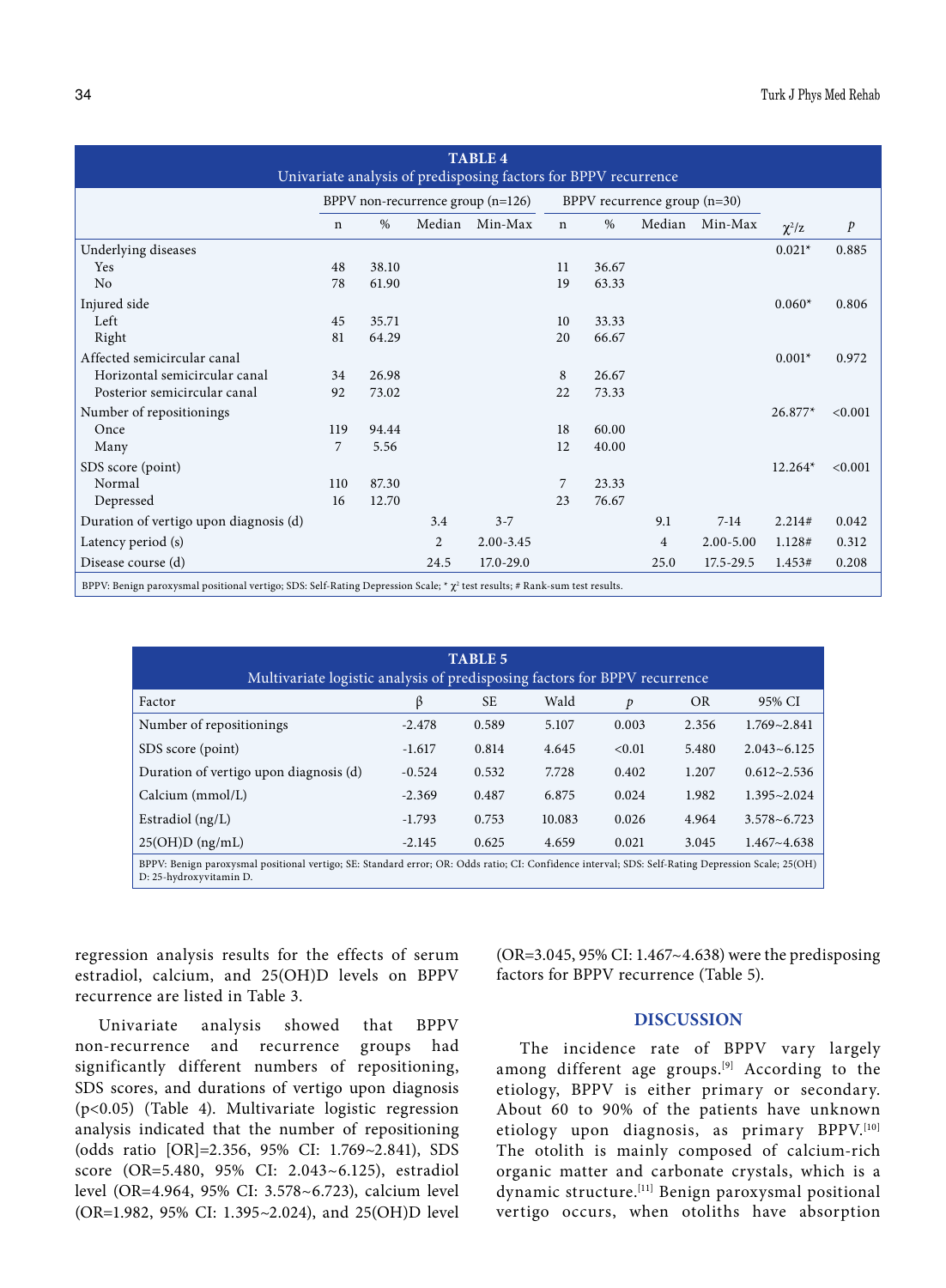disorders or fall off to a certain extent. Vitamin D metabolism plays a critical role in the process of bone renewal, and serum 25(OH)D is the best index for the content and function of vitamin D in human body.<sup>[12]</sup> Compared to the healthy controls, patients with BPPV have significantly lower serum 25(OH)D levels.[13] Moreover, as a steroid hormone with biological activity, estrogen essentially participates in bone and calcium metabolism. In the case of estrogen deficiency, the dynamic balance of calcium ions outside bones is affected. In postmenopausal women, the estrogen secretion decreases significantly, leading to insufficient calcium secretion and, then, osteoporosis. Estrogen deficiency also affects the otolith stability and finally induces BPPV.<sup>[14,15]</sup> Yang et al.<sup>[16]</sup> found that estradiol deficiency was probably a risk factor for idiopathic BPPV in postmenopausal females. They also found in rats receiving bilateral ovariectomy that 17β-estradiol replacement reversed the reduction in otoconin 90 level. In addition, Zhang et al.[17] reported that the postmenopausal females with recurrent BPPV had low estrogen levels and bone mineral density. In this study, the serum levels of estradiol, calcium, and 25(OH)D in the control group were significantly higher than those of nonrecurrence group and recurrence group. The levels of the recurrence group were significantly lower than those of the non-recurrence group. Furthermore, the Pearson analysis showed that the serum level of estradiol was significantly positively correlated with those of calcium and 25(OH)D in postmenopausal women with BPPV recurrence, and that there was also a significant positive correlation between serum calcium and 25(OH)D levels, possibly as the decrease of estrogen secretion after menopause further reduced calcium and 25(OH)D levels.

Benign paroxysmal positional vertigo recurrence refers to the occurrence of similar previous symptoms after successful repositioning.<sup>[18]</sup> The probability of BPPV recurrence after follow-up for one year is 15 to 20% and, therefore, the researchers have endeavored to predict its recurrence.<sup>[19]</sup> In this study, the plotted ROC curve exhibited that serum estradiol, calcium, and 25(OH)D levels had diagnostic values for BPPV recurrence in postmenopausal women. Additionally, the univariate and multivariate logistic regression analyses results showed that the number of repositioning, SDS score, together with serum levels of estradiol, calcium, and 25(OH)D were the predisposing factors for BPPV recurrence in postmenopausal women.

Although the psychological state of BPPV patients has been closely related to residual dizziness after repositioning, the relationship between recurrence and depression has rarely been studied.<sup>[20]</sup> In this study, we found that the more depressed menopausal women were more prone to recurrence, which may be associated with incomplete central compensation or depression-induced changes in the intravascular environment.

Regardless, the sample size of this study is small. Further in-depth multicenter studies with larger sample sizes are ongoing in our group.

In conclusion, the serum estradiol, calcium, and 25(OH)D levels of postmenopausal women with recurrent BPPV are all positively correlated. The combination of the three indices can be used to diagnose the recurrence of BPPV, and postmenopausal women with BPPV should be restored as soon as possible. Appropriate psychological counseling may be also helpful.

#### **Declaration of conflicting interests**

The authors declared no conflicts of interest with respect to the authorship and/or publication of this article.

## **Funding**

The authors received no financial support for the research and/or authorship of this article.

#### **REFERENCES**

- 1. von Brevern M, Bertholon P, Brandt T, Fife T, Imai T, Nuti D, et al. Benign paroxysmal positional vertigo: Diagnostic criteria. J Vestib Res 2015;25:105-17.
- 2. Ribeiro KM, Freitas RV, Ferreira LM, Deshpande N, Guerra RO. Effects of balance Vestibular Rehabilitation Therapy in elderly with Benign Paroxysmal Positional Vertigo: a randomized controlled trial. Disabil Rehabil 2017;39:1198-206.
- 3. Seo T, Shiraishi K, Kobayashi T, Mutsukazu K, Fujita T, Saito K, et al. Residual dizziness after successful treatment of idiopathic benign paroxysmal positional vertigo originates from persistent utricular dysfunction. Acta Otolaryngol 2017;137:1149-52.
- 4. Das S, Rea PA. Bilateral posterior semi-circular canal obliteration surgery for refractory benign paroxysmal positional vertigo (BPPV) in three patients. Clin Otolaryngol 2017;42:480-3.
- 5. Pérez-Vázquez P, Franco-Gutiérrez V. Treatment of benign paroxysmal positional vertigo. A clinical review. J Otol 2017;12:165-73.
- 6. Zwergal A, Möhwald K, Hadzhikolev H, Bardins S, Brandt T, Dieterich M, et al. Development of a diagnostic index test for stroke as a cause of vertigo, dizziness and imbalance in the emergency room: First results from the prospective EMVERT trial. Clinical Neurophysiology 2018;129:e54.